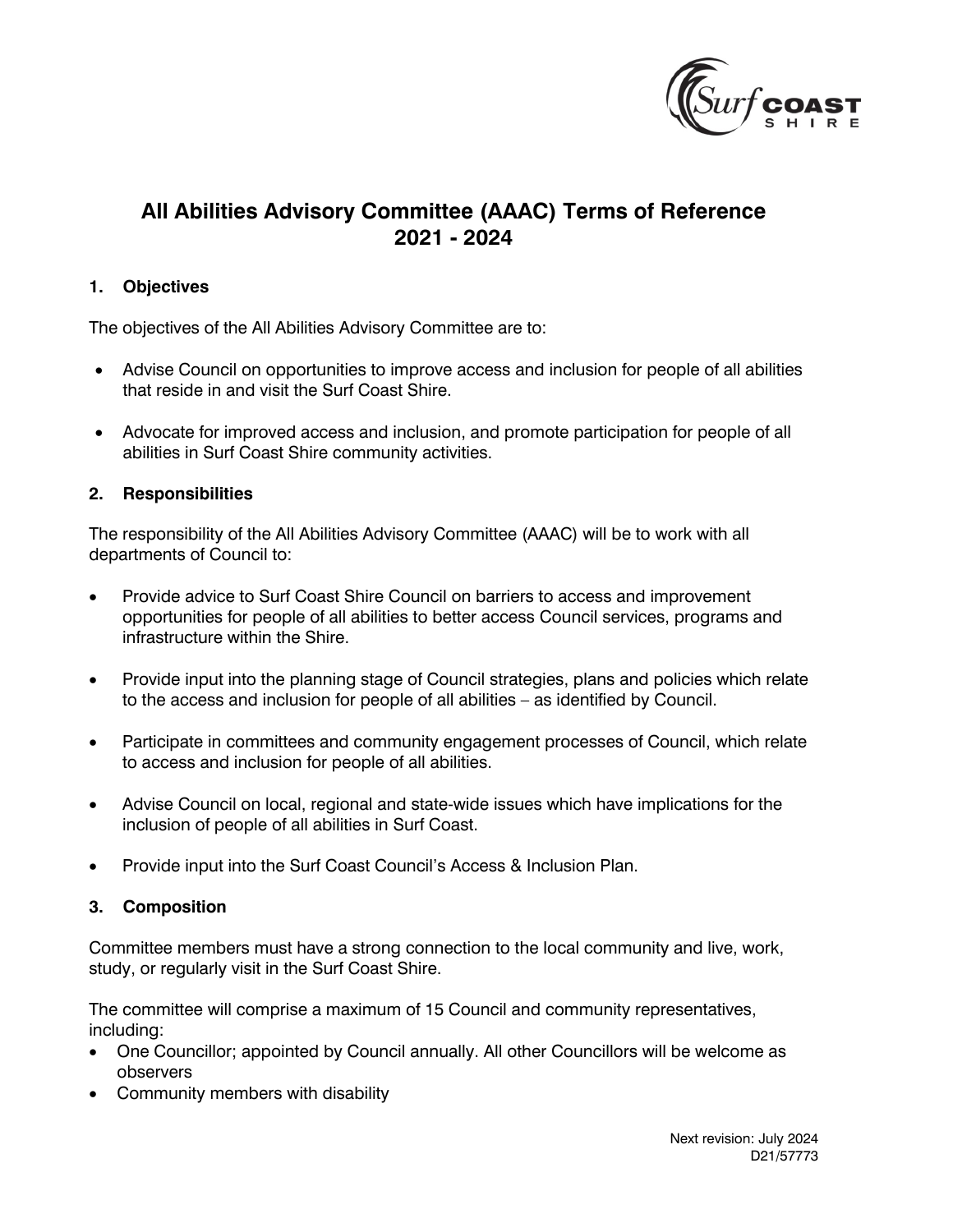

- Carers and families of people with disability
- Community members with an interest or work experience in access and inclusion issues
- Council's Access and Inclusion Officer
- Council's Age and Access Coordinator
- NB Other Council Officers will be invited to attend particular meetings, as relevant to the agenda of the meeting.

Community members with lived experience of disability will be prioritised, including people with disability, carers and family members. First priority will be given to people with disability as Council recognises people with disability as the experts in their own lives, and believe they should be actively involved in the planning of strategies and policies that affect them, as summarised in the motto 'nothing about us without us' (UN 2004). Carers and family members will also be prioritised, acknowledging their valuable experience and unique perspective.

Having a diverse range of disability represented will be prioritised. If Council is unable to find someone with lived experience of a particular disability, we will consider someone who has relevant work experience in that particular disability.

The composition will seek to reflect the diversity of the Shire including age, gender, cultural diversity, and geographic location.

# **4. Term of Appointment and Vacancies**

- Representatives will be appointed by resolution of Council for a term of 3 years.
- Existing members can re-apply for two further terms of three years (total of nine years). At the end of nine years, existing members can re-apply as part of a broader Expression of Interest process that will also include the wider public.
- Council shall be responsible for all re-appointments.

### **5. Meetings**

The Committee will meet at least 4 times each year or more frequently as required.

Sub-committees can be set up as needed, for specific tasks, issues-based projects, or sitevisits for interested and available members.

Meeting Procedures:

- Material and presentations etc. are in an appropriately accessible format.
- Quorum for decision making will be 50% or more of non-Council committee members
- Maps should be used at meetings to aid discussion, where possible.
- All agenda items should be covered during the meeting, where possible.
- Agreed terminology/language will be used by all members.
- Surf Coast Shire staff will be responsible for the taking of minutes and the preparation and distribution of the agenda.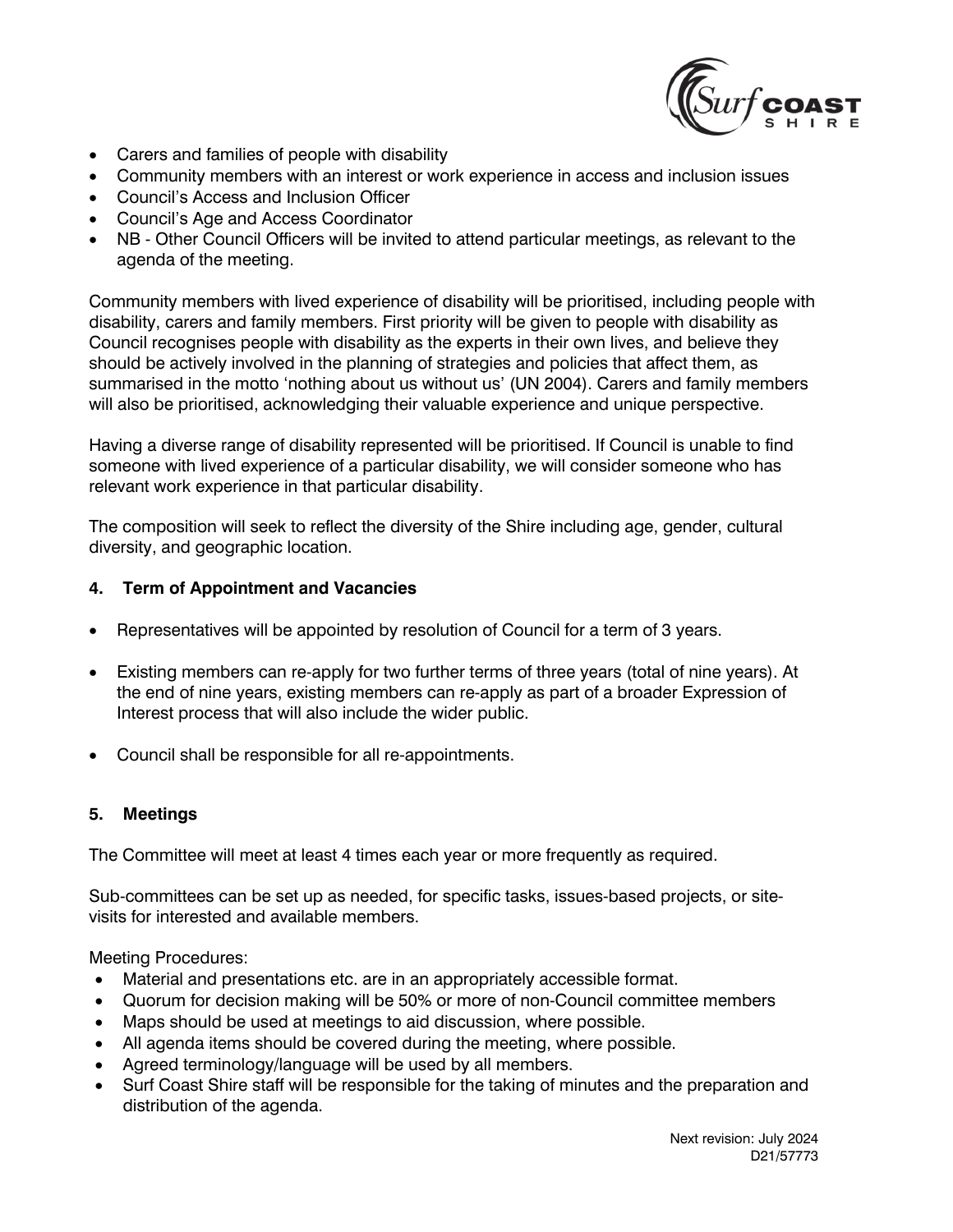

- Committee members are required to send agenda items at least 10 business days prior to the meeting, to Surf Coast Shire staff who will prepare the agenda in consultation with the Chairperson.
- Surf Coast Council staff will record the minutes of the meeting and present these to the Chairperson for approval, prior to sending out to the Committee members
- Relevant advice from the Committee meeting minutes will inform Officer Reports with recommendations for the consideration of Council.

Members are expected to attend Committee meetings and contribute to outputs of the group. Unexplained non-attendance of at least three consecutive meetings by a member without Committee approval will deem that member's position as having become vacant. The committee shall allow the granting of leave of absence as required.

# **6. Chairperson**

At the first AAAC committee meeting following the Statutory meeting of Council each year the Committee will call for nominations for the position of Chair and Deputy Chair. These positions will not be held by Council Officers or Councillors.

Should there be more than one nomination the members will elect the Chair or Deputy Chair by secret ballot using the First-Past-the-Post voting system or the candidate who polls the highest number of formal votes. Council Officers and Councillors will not participate in this voting.

The role of the Chair will be to:

- Liaise with the responsible Council officer in respect to agendas
- Chair the meeting and facilitate and maintain open, efficient and effective deliberations.
- Act as spokesperson for the Committee as deemed appropriate
- Engage all members in Committee activities and to bring forward issues
- Communicate primarily with the Access and Inclusion officer and other relevant Council officers in respect to access issues and committee activities.
- The Chairperson shall have a casting vote as well as a deliberative vote to resolve deadlock.

# **7. Order of Business**

- The order of business will be determined by setting an agenda prior to each meeting.
- The Access and Inclusion Officer will draft the agenda and consult with the Chairperson prior to sending to the full committee.
- The full committee will receive agendas at least one week prior to the meeting.
- Once an agenda has been sent to Committee Members the order of business for that meeting may only be altered by consent of the Committee.

### Urgent Business

Business must not be admitted as urgent business unless:

It relates to or arises out of a matter which has arisen since distribution of the agenda;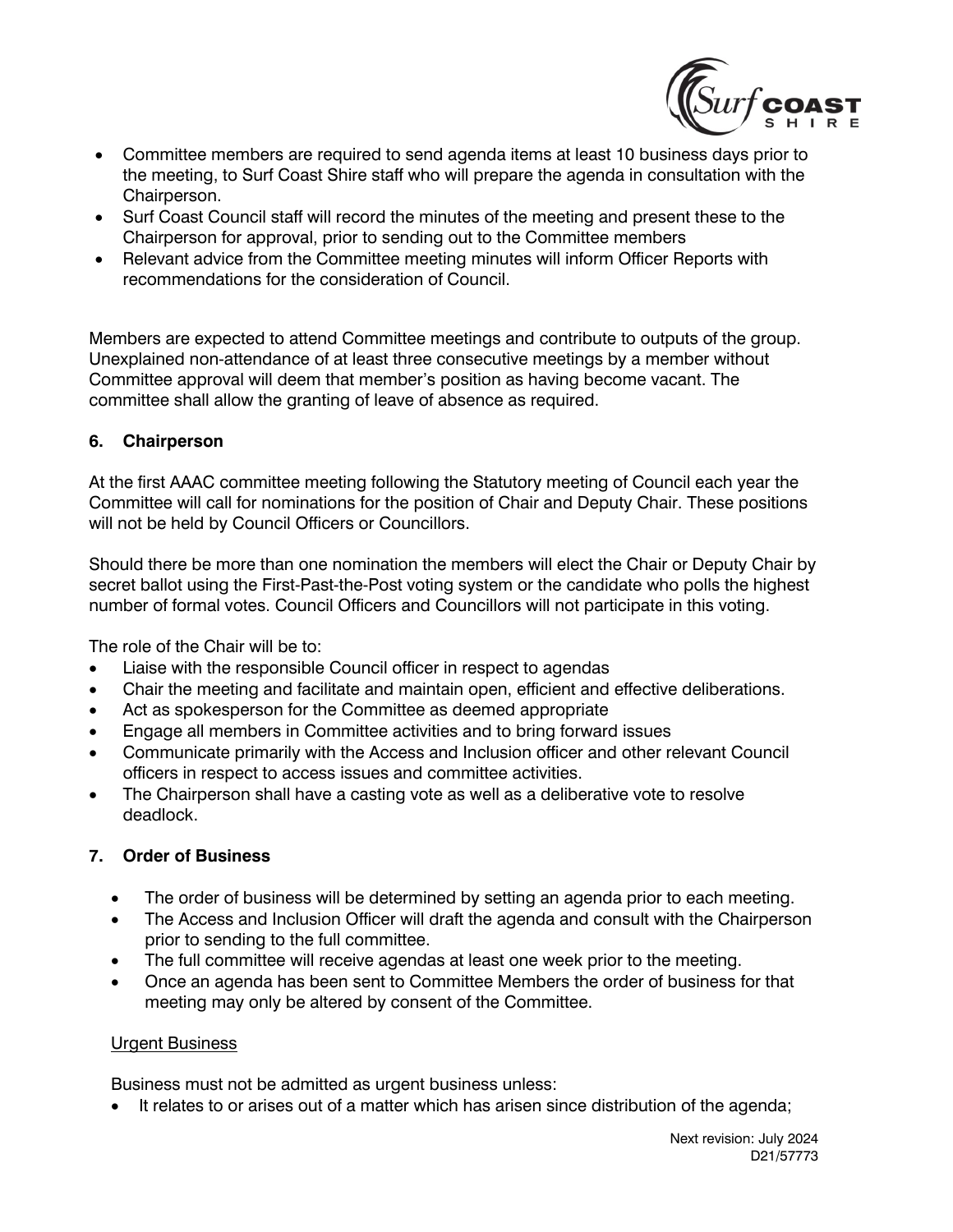

and

- It cannot safely or conveniently be deferred until the next Committee meeting, or
- The Committee resolves to admit an item considered to be urgent business.

#### **8. Process for raising concerns**

If an advisory committee member wishes to raise an issue of concern or make a complaint relating to the Committee, the following procedures should be followed:

- All issues of concern or complaints should be referred to the Access and Inclusion Officer in the first instance.
- The Access and Inclusion officer will follow Council's complaints procedures to resolve issues and complaints raised
- Council operational matters, requests for service / information, compliments or complaints can be lodged directly online via [www.surfcoast.vic.gov.au](www.surfcoast.vic.gov.au%2520) or by calling 5261 0600.

#### **10. Council's Role**

- Council will as soon as practicable after a Committee member is appointed, organise an induction program for Committee members focusing on, but not limited to, the roles and responsibilities of the Committee and its relationship with Council and the relevant area of interest.
- The Committee will be supported by a nominated Council officer-who will attend meetings of the Committee, prepare the agenda with the Chair, and arrange for circulation of agendas and minutes and other co-ordination activities. All other Council officers as required will assist the Committee with contact through the nominated officer.
- Council will provide a suitable and accessible venue for the meetings of the Committee.
- Council will give due consideration to the advice provided by the Committee.
- Council will, wherever possible, undertake to represent the community on a range of issues that are relevant to the quality of life and the vision for health and wellbeing in the Shire and which are the direct responsibility of the State and/or Federal Government and/or other agencies.

### **11. Action Plan**

The Committee will provide input into an access and inclusion action plan on a yearly basis.

### **12. Changes to Terms of Reference**

These terms of reference shall be reviewed every three years and only be amended or varied by resolution of the Surf Coast Shire Council.